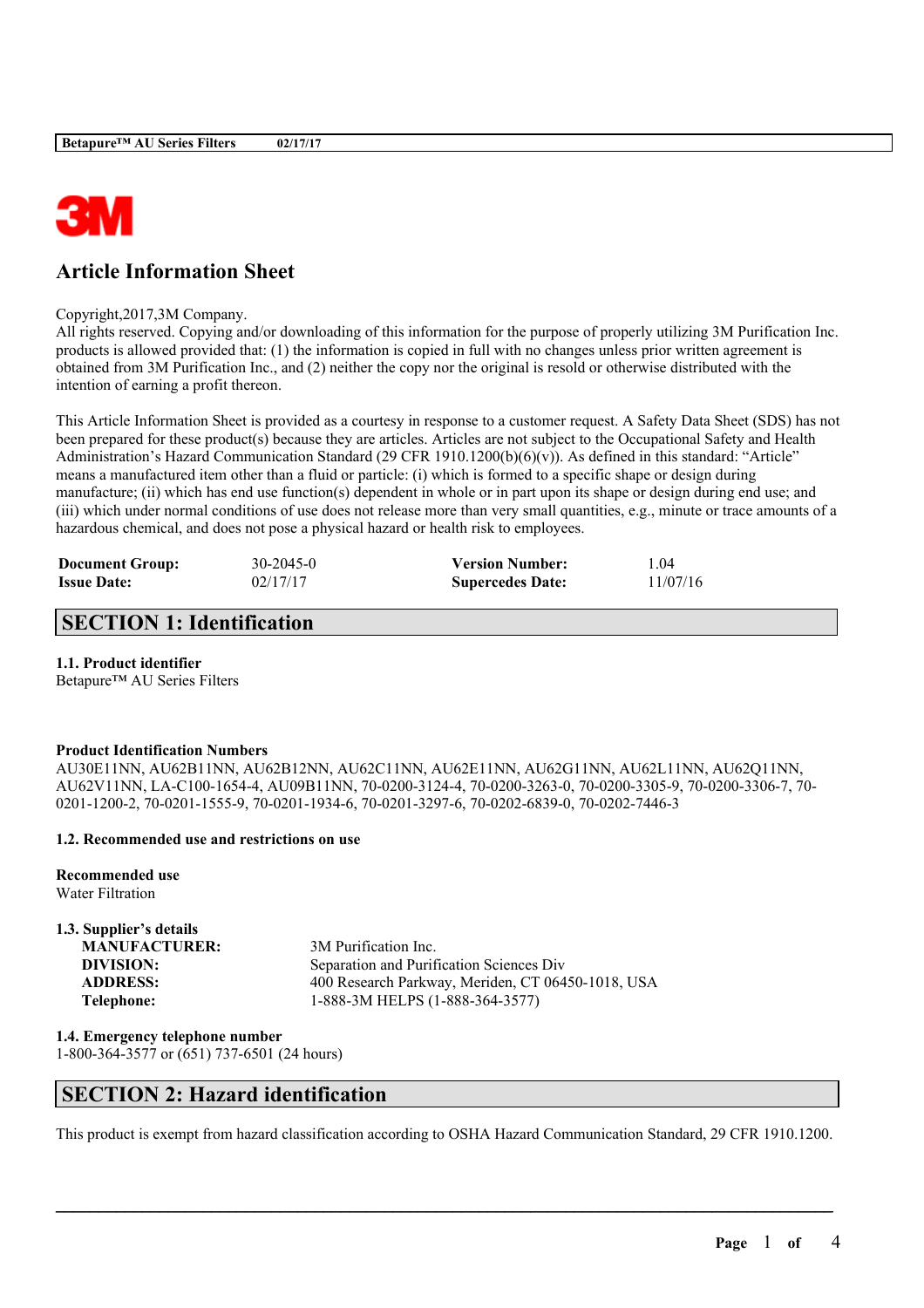# **SECTION 3: Composition/information on ingredients**

| <b>C.A.S. No.</b> | $\frac{6}{10}$ by Wt           |
|-------------------|--------------------------------|
| $9002 - 88 - 4$   | 50<br>$\overline{\phantom{a}}$ |
| $9003 - 07 - 0$   | 45<br>$\overline{\phantom{0}}$ |
| 9005-65-6         |                                |
|                   |                                |

Any remaining components do not contribute to the hazards of this material.

# **SECTION 4: First aid measures**

## **4.1. Description of first aid measures**

**Inhalation:** No need for first aid is anticipated.

**Skin Contact:** No need for first aid is anticipated.

**Eye Contact:** No need for first aid is anticipated.

### **If Swallowed:**

No need for first aid is anticipated.

## **SECTION 5: Fire-fighting measures**

In case of fire: Use a fire fighting agent suitable for ordinary combustible material such as water or foam.

## **SECTION 6: Accidental release measures**

## **6.1. Personal precautions, protective equipment and emergency procedures**

Not applicable.

### **6.2. Environmental precautions**

Not applicable.

**6.3. Methods and material for containment and cleaning up**

Not applicable.

# **SECTION 7: Handling and storage**

### **7.1. Precautions for safe handling**

This product is considered to be an article which does not release or otherwise result in exposure to a hazardous chemical under normal use conditions.

### **7.2. Conditions for safe storage including any incompatibilities**

No special storage requirements.

## **SECTION 8: Exposure controls/personal protection**

This product is considered to be an article which does not release or otherwise result in exposure to a hazardous chemical under normal use conditions. No engineering controls or personal protective equipment (PPE) are necessary.

 $\mathcal{L}_\mathcal{L} = \mathcal{L}_\mathcal{L} = \mathcal{L}_\mathcal{L} = \mathcal{L}_\mathcal{L} = \mathcal{L}_\mathcal{L} = \mathcal{L}_\mathcal{L} = \mathcal{L}_\mathcal{L} = \mathcal{L}_\mathcal{L} = \mathcal{L}_\mathcal{L} = \mathcal{L}_\mathcal{L} = \mathcal{L}_\mathcal{L} = \mathcal{L}_\mathcal{L} = \mathcal{L}_\mathcal{L} = \mathcal{L}_\mathcal{L} = \mathcal{L}_\mathcal{L} = \mathcal{L}_\mathcal{L} = \mathcal{L}_\mathcal{L}$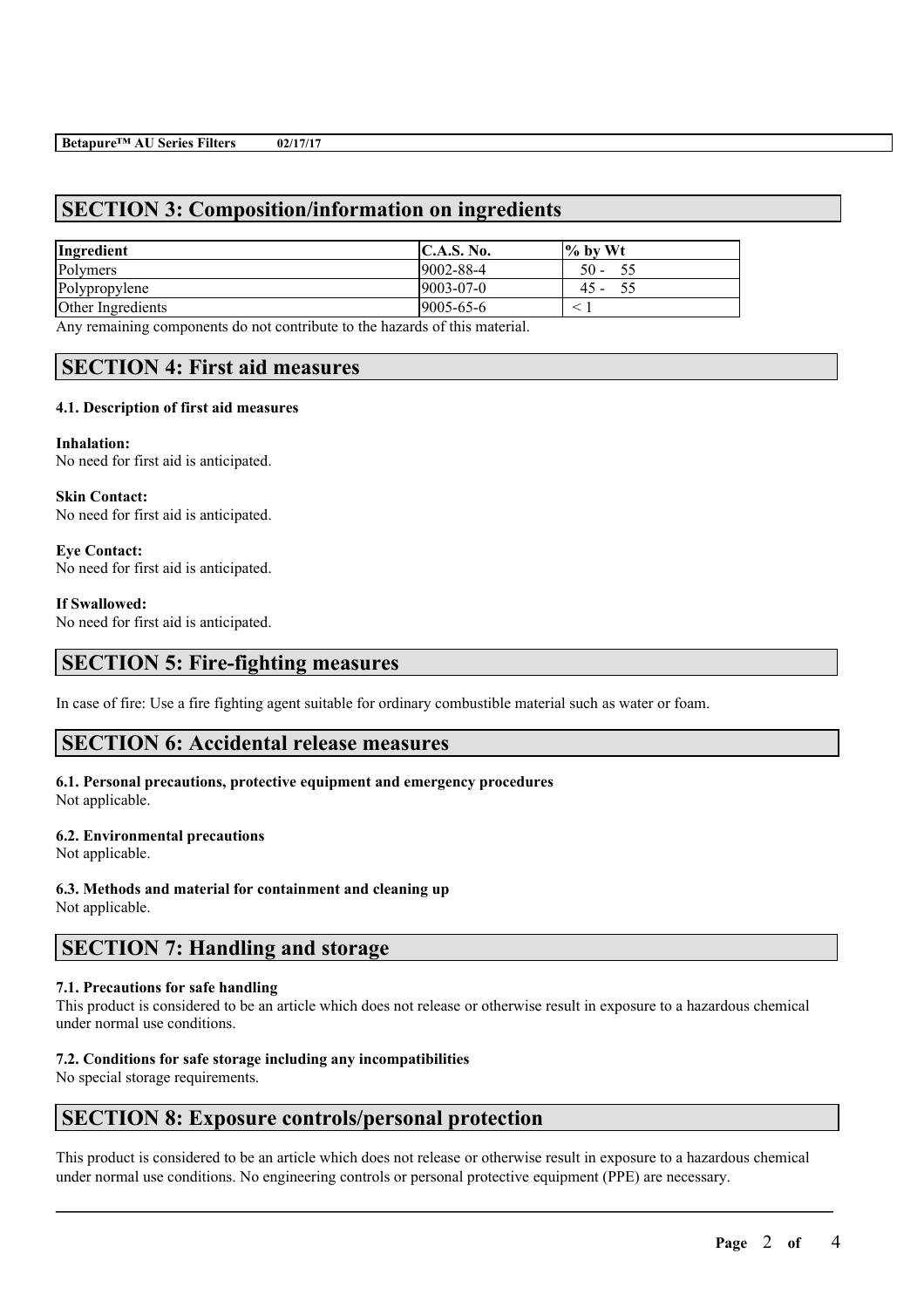# **SECTION 9: Physical and chemical properties**

### **9.1. Information on basic physical and chemical properties**

| <b>General Physical Form:</b>    | Solid                                                   |
|----------------------------------|---------------------------------------------------------|
| Odor, Color, Grade:              | Texturized and soft fibers, slight odor, various colors |
| pН                               | Not Applicable                                          |
| <b>Melting point</b>             | 203 °C                                                  |
| <b>Boiling Point</b>             | Not Applicable                                          |
| <b>Flash Point</b>               | $>=650 °C$                                              |
| <b>Evaporation rate</b>          | Not Applicable                                          |
| <b>Evaporation rate</b>          | Negligible                                              |
| <b>Flammability (solid, gas)</b> | Not Classified                                          |
| <b>Flammable Limits(LEL)</b>     | No Data Available                                       |
| <b>Flammable Limits (UEL)</b>    | No Data Available                                       |
| <b>Density</b>                   | Not Applicable                                          |
| <b>Specific Gravity</b>          | $\leq 1$ [Ref Std: WATER=1]                             |
| <b>Solubility in Water</b>       | Insoluble                                               |
| Solubility- non-water            | Nil                                                     |
| <b>Autoignition temperature</b>  | $>=650 °C$                                              |

# **SECTION 10: Stability and reactivity**

This material is considered to be non reactive under normal use conditions.

# **SECTION 11: Toxicological information**

**Inhalation:** No health effects are expected

**Skin Contact:** No health effects are expected

**Eye Contact:** No health effects are expected

**Ingestion:** No health effects are expected

### **Additional Information:**

This product, when used under reasonable conditions and in accordance with the directions for use, should not present a health hazard. However, use or processing of the product in a manner not in accordance with the product's directions for use may affect the performance of the product and may present potential health and safety hazards.

## **SECTION 12: Ecological information**

This article is expected to present a low environmental risk either because use and disposal are unlikely to result in a significant release of components to the environment or because those components that may be released are expected to have insignificant environmental impact.

 $\mathcal{L}_\mathcal{L} = \mathcal{L}_\mathcal{L} = \mathcal{L}_\mathcal{L} = \mathcal{L}_\mathcal{L} = \mathcal{L}_\mathcal{L} = \mathcal{L}_\mathcal{L} = \mathcal{L}_\mathcal{L} = \mathcal{L}_\mathcal{L} = \mathcal{L}_\mathcal{L} = \mathcal{L}_\mathcal{L} = \mathcal{L}_\mathcal{L} = \mathcal{L}_\mathcal{L} = \mathcal{L}_\mathcal{L} = \mathcal{L}_\mathcal{L} = \mathcal{L}_\mathcal{L} = \mathcal{L}_\mathcal{L} = \mathcal{L}_\mathcal{L}$ 

# **SECTION 13: Disposal considerations**

Dispose of contents/container in accordance with the local/regional/national/international regulations.